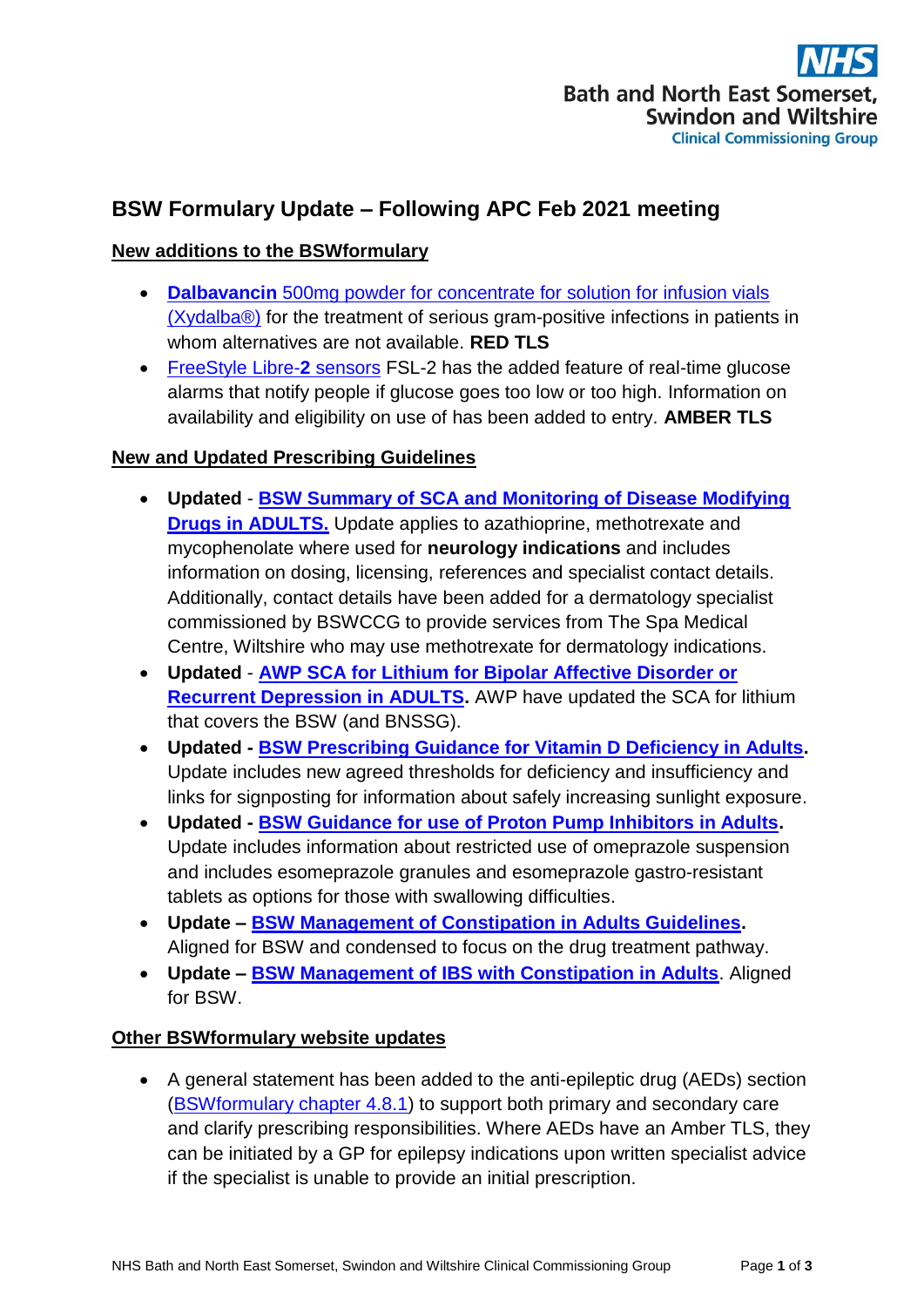The TLS for Somatropin in **paediatric** patients has been aligned as RED across BSW (was Amber wSCA at GWH; SCA has been retired). The TLS for somatropin in **adult** patients is under review for BSW with a move to adopting a SCA for the whole of BSW.

The following NICE TAs have been incorporated into BSWformulary (with RED TLS unless otherwise stated) since the BSWAPC was established in Sept 2020:

|                                                                                                                 | New drug for            |
|-----------------------------------------------------------------------------------------------------------------|-------------------------|
|                                                                                                                 | formulary               |
|                                                                                                                 | (Y/N)                   |
| Treosulfan with fludarabine for malignant disease before allogeneic stem cell                                   | $\overline{\mathsf{Y}}$ |
| transplant                                                                                                      |                         |
| Brentuximab vedotin in combination for untreated systemic anaplastic large cell                                 | $\mathsf{N}$            |
| lymphoma                                                                                                        |                         |
| Gilteritinib for treating relapsed or refractory acute myeloid leukaemia                                        | Y                       |
| Entrectinib for treating ROS1-positive advanced non-small-cell lung cancer                                      | Y                       |
| Entrectinib for treating NTRK fusion-positive solid tumours                                                     | Y                       |
| Avelumab with axitinib for untreated advanced renal cell carcinoma                                              | N                       |
| Polatuzumab vedotin with rituximab and bendamustine for treating relapsed or                                    | Y                       |
| refractory diffuse large B-cell lymphoma                                                                        |                         |
| Pembrolizumab with axitinib for untreated advanced renal cell carcinoma                                         | N                       |
| Naldemedine for treating opioid-induced constipation GREEN TLS                                                  | Y                       |
| Osimertinib for treating EGFR T790M mutation-positive advanced non-small-cell lung<br>cancer                    | N                       |
| Osimertinib for untreated EGFR mutation-positive non-small-cell lung cancer                                     | $\mathsf{N}$            |
| Nivolumab for advanced squamous non-small-cell lung cancer after chemotherapy                                   | N                       |
| Siponimod for treating secondary progressive multiple sclerosis                                                 | Y                       |
| Carfilzomib for previously treated multiple myeloma                                                             | $\mathsf{N}$            |
| Isatuximab with pomalidomide and dexamethasone for treating relapsed and<br>refractory multiple myeloma         | Y                       |
| Galcanezumab for preventing migraine                                                                            | Y                       |
| Darolutamide with androgen deprivation therapy for treating hormone-relapsed non-<br>metastatic prostate cancer | Y                       |
| Pembrolizumab for untreated metastatic or unresectable recurrent head and neck<br>squamous cell carcinoma       | N                       |
| Venetoclax with obinutuzumab for untreated chronic lymphocytic leukaemia                                        | N                       |
| <b>Liraglutide for managing overweight and obesity</b>                                                          | N                       |
| Upadacitinib for treating severe rheumatoid arthritis                                                           | Y                       |
| Brolucizumab for treating wet age-related macular degeneration                                                  | Y                       |

*The BSW joint formulary remains under construction and is designed to be an evolving, dynamic resource. We are working to ensure the messages on GP prescribing systems are in line with the joint formulary. If you discover information you believe to be inaccurate or misleading, or for further information, email [bswccg.formulary@nhs.net](mailto:bswccg.formulary@nhs.net)*